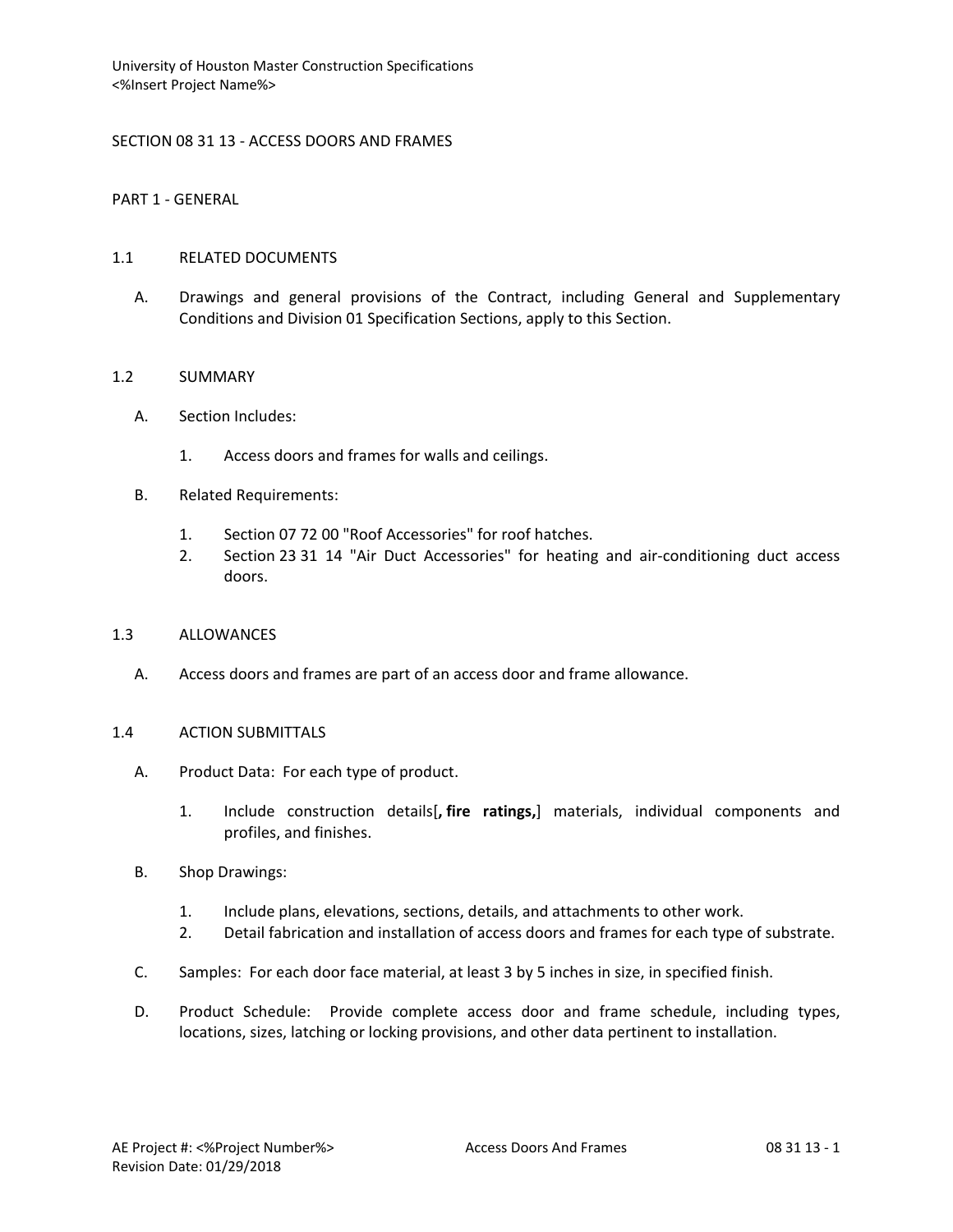## PART 2 - PRODUCTS

### 2.1 PERFORMANCE REQUIREMENTS

- A. Fire-Rated Access Doors and Frames: Units complying with NFPA 80 that are identical to access door and frame assemblies tested for fire-test-response characteristics according to the following test method and that are listed and labeled by UL or another testing and inspecting agency acceptable to authorities having jurisdiction:
	- 1. NFPA 252 or UL 10B for fire-rated access door assemblies installed vertically.
	- 2. NFPA 288 for fire-rated access door assemblies installed horizontally.

# 2.2 ACCESS DOORS AND FRAMES FOR WALLS AND CEILINGS

- A. [Basis-of-Design Product:](http://www.specagent.com/LookUp/?ulid=14&mf=04&src=wd) Subject to compliance with requirements, provide product indicated or comparable product by one of the following:
	- 1. [Acudor Products, Inc.](http://www.specagent.com/LookUp/?uid=123456789428&mf=04&src=wd)
	- 2. [Karp Associates, Inc.](http://www.specagent.com/LookUp/?uid=123456789432&mf=04&src=wd)
	- 3. [Milcor Inc.](http://www.specagent.com/LookUp/?uid=123456789437&mf=04&src=wd)
	- 4. <Substitutions: See Section 01 25 00 Substitution Procedures.
- B. Source Limitations: Obtain each type of access door and frame from single source from single manufacturer.
- C. Flush Access Doors with Exposed Flanges :
	- 1. Basis-of-Design Product: Acudor Products, Inc., model UF 5000 .
	- 2. Assembly Description: Fabricate door to fit flush to frame. Provide manufacturer's standard-width exposed flange, proportional to door size.
	- 3. Locations: Wall and ceiling .
	- 4. Door Size: <**Insert as shown on drawingsdoor size**>.
	- 5. Uncoated Steel Sheet for Door: [**Nominal 0.060 inch, 16 gage**] <**Insert thickness**>.
		- a. Finish: [**Factory prime**] [**Factory finish**].
	- 6. Metallic-Coated Steel Sheet for Door: [**Nominal 0.064 inch, 16 gage**] <**Insert thickness**>.
		- a. Finish: [**Factory prime**] [**Factory finish**].
	- 7. Stainless-Steel Sheet for Door: [**Nominal 0.062 inch, @16 gage**] <**Insert thickness**>.
		- a. Finish: [**No. 4**] [**No. 2b**].
	- 8. Frame Material: [**Same material, thickness, and finish as door**] <**Insert material, thickness, finish**>.
	- 9. Hinges: [**Manufacturer's standard**] <**Insert hinge type**>.
	- 10. Hardware: [**Latch**] [**Lock**].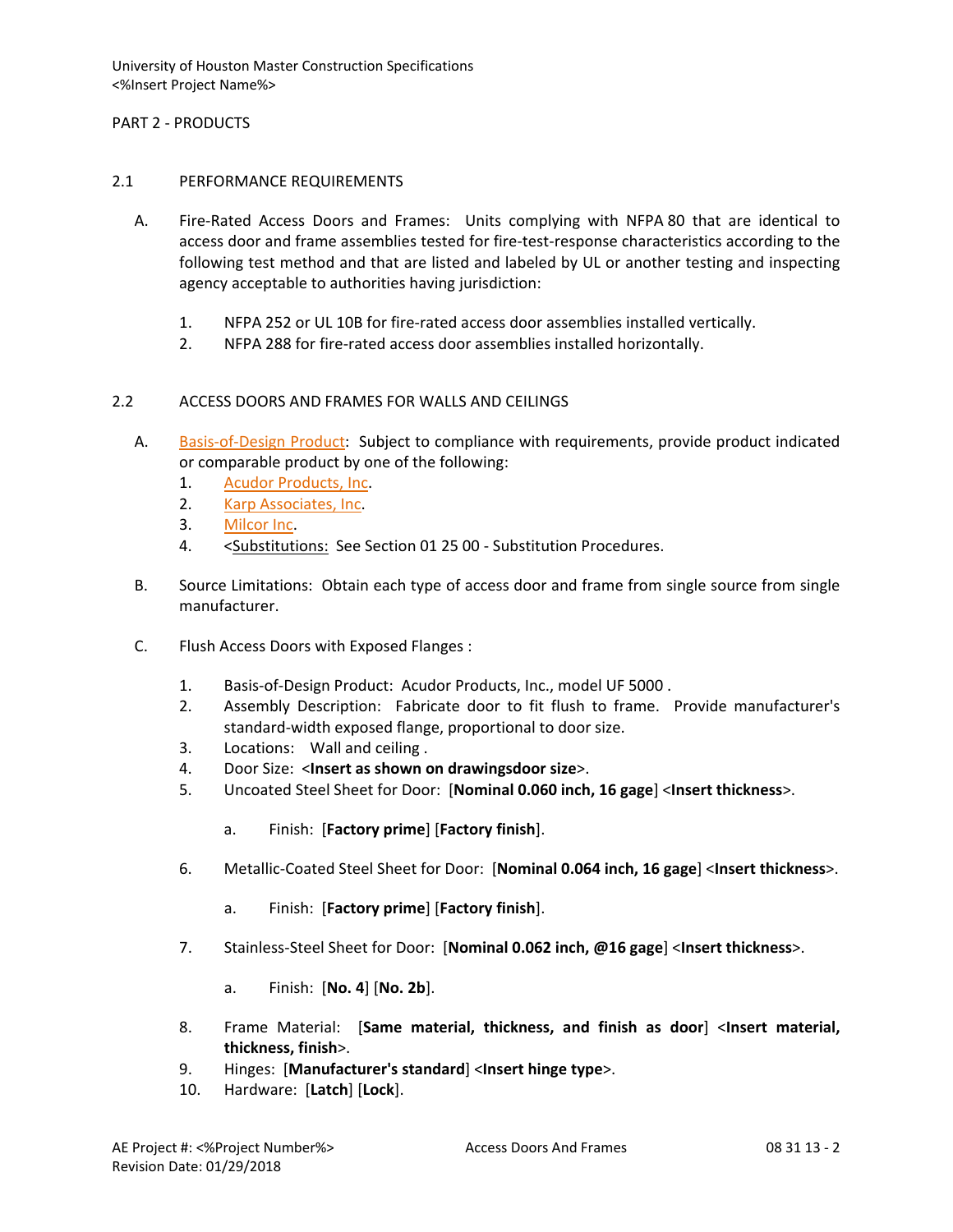- D. Exterior Flush Access Doors :
	- 1. Basis-of-Design Product: Acudor Products, Inc., model UF 5500.
	- 2. Assembly Description: Fabricate door to be weatherproof and fit flush to frame. Provide manufacturer's standard 2-inch- thick fiberglass insulation and extruded door gaskets. Provide manufacturer's standard-width frame for surface mounting, proportional to door size.
	- 3. Locations: Wall .
	- 4. Door Size: as shown on drawings. .
	- 5. Metallic-Coated Steel Sheet for Door: Nominal 0.064 inch, 16 gage .
		- a. Finish: Factory prime .
	- 6. Frame Material: Same material, thickness, and finish as door .
	- 7. Hinges: Manufacturer's standard .
	- 8. Hardware: Lock.
- E. Fire-Rated, Flush Access Doors with Exposed Flanges :
	- 1. Basis-of-Design Product: Acudor Products, Inc., model FW 5050.
	- 2. Assembly Description: Fabricate door to fit flush to frame, with a core of mineral-fiber insulation enclosed in sheet metal . Provide self-latching door with automatic closer and interior latch release. Provide manufacturer's standard-width exposed flange, proportional to door size.
	- 3. Locations: Wall and ceiling .
	- 4. Fire-Resistance Rating: Not less than that of adjacent construction .
	- 5. Temperature-Rise Rating: 250 deg F at the end of 30 minutes.
	- 6. Metallic-Coated Steel Sheet for Door: [**Nominal 0.040 inch, 20 gage**] <**Insert thickness**>.
		- a. Finish: [**Factory prime**] [**Factory finish**].
	- 7. Frame Material: Same material, thickness, and finish as door .
	- 8. Hinges: Manufacturer's standard .
	- 9. Hardware: Latch .
- F. Hardware:
	- 1. Latch: Cam latch operated by screwdriver .
	- 2. Lock: Cylinder <**Insert lock**>.

#### 2.3 MATERIALS

- A. Steel Plates, Shapes, and Bars: ASTM A 36/A 36M.
- B. Rolled-Steel Floor Plate: ASTM A 786/A 786M, rolled from plate complying with ASTM A 36/A 36M or ASTM A 283/A 283M, Grade C or D.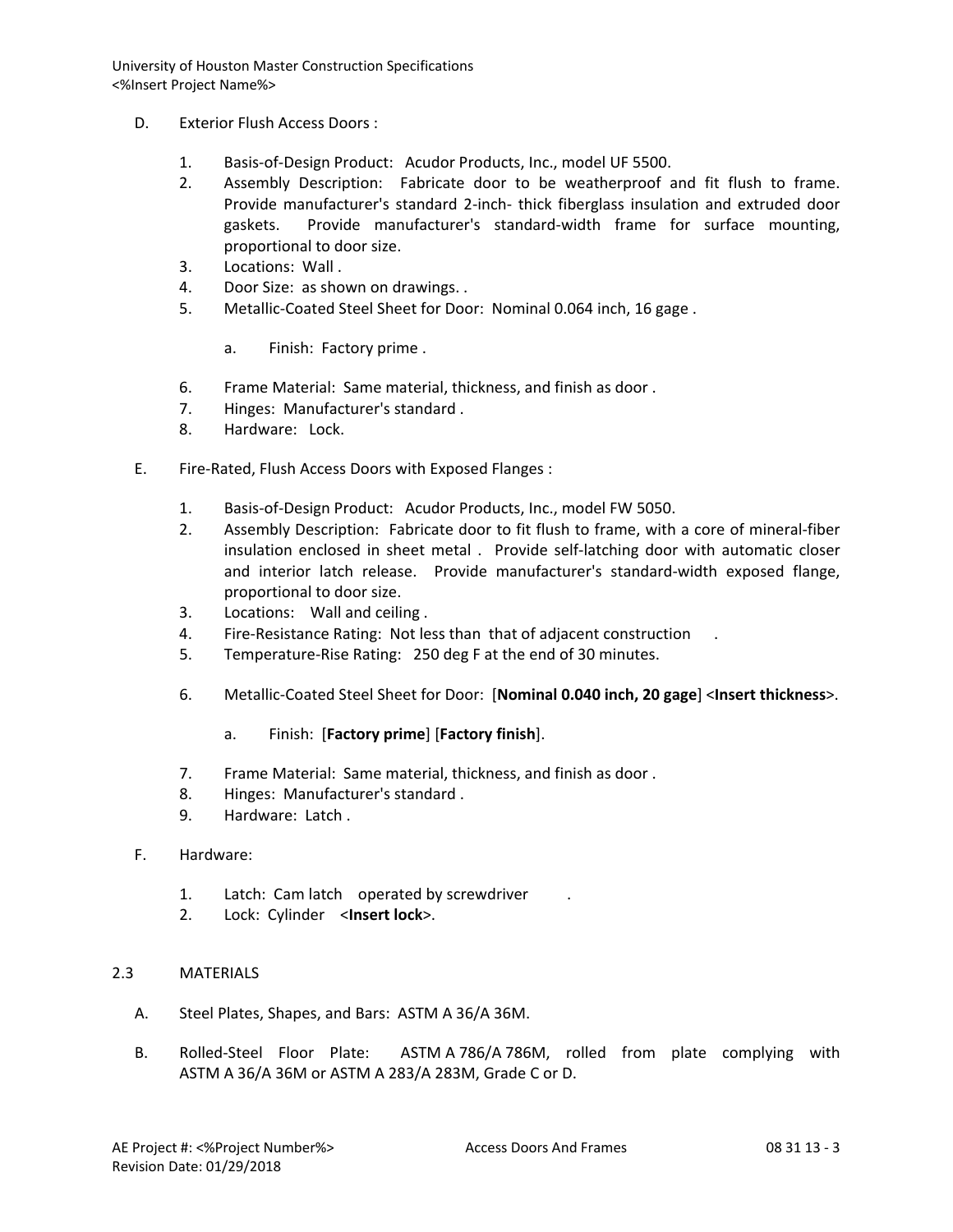- C. Steel Sheet: Uncoated or electrolytic zinc coated, ASTM A 879/A 879M, with cold-rolled steel sheet substrate complying with ASTM A 1008/A 1008M, Commercial Steel (CS), exposed.
- D. Metallic-Coated Steel Sheet: ASTM A 653/A 653M, Commercial Steel (CS), Type B; with minimum G60 or A60 metallic coating.
- E. Rolled-Stainless-Steel Floor Plate: ASTM A 793, manufacturer's standard finish.
- F. Stainless-Steel Sheet, Strip, Plate, and Flat Bars: ASTM A 666, [**Type 304**] [**Type 316**]. Remove tool and die marks and stretch lines or blend into finish.
- G. Aluminum Extrusions: ASTM B 221, Alloy 6063-T6.
- H. Aluminum-Alloy Rolled Tread Plate: ASTM B 632/B 632M, Alloy 6061-T6.
- I. Aluminum Sheet: ASTM B 209, alloy and temper recommended by aluminum producer and finisher for type of use and finish indicated, and with not less than strength and durability properties of Alloy 5005-H15; with minimum sheet thickness according to ANSI H35.2.
- J. Frame Anchors: Same type as door face.
- K. Inserts, Bolts, and Anchor Fasteners: Hot-dip galvanized steel according to ASTM A 153/A 153M or ASTM F 2329.

#### 2.4 FABRICATION

- A. General: Provide access door and frame assemblies manufactured as integral units ready for installation.
- B. Metal Surfaces: For metal surfaces exposed to view in the completed Work, provide materials with smooth, flat surfaces without blemishes. Do not use materials with exposed pitting, seam marks, roller marks, rolled trade names, or roughness.
- C. Doors and Frames: Grind exposed welds smooth and flush with adjacent surfaces. Furnish attachment devices and fasteners of type required to secure access doors to types of supports indicated.
	- 1. Provide mounting holes in frames for attachment of units to metal or wood framing.
	- 2. Provide mounting holes in frame for attachment of masonry anchors.
- D. Latching Mechanisms: Furnish number required to hold doors in flush, smooth plane when closed.
	- 1. For cylinder locks, furnish two keys per lock and key all locks alike.
	- 2. For recessed panel doors, provide access sleeves for each locking device. Furnish plastic grommets and install in holes cut through finish.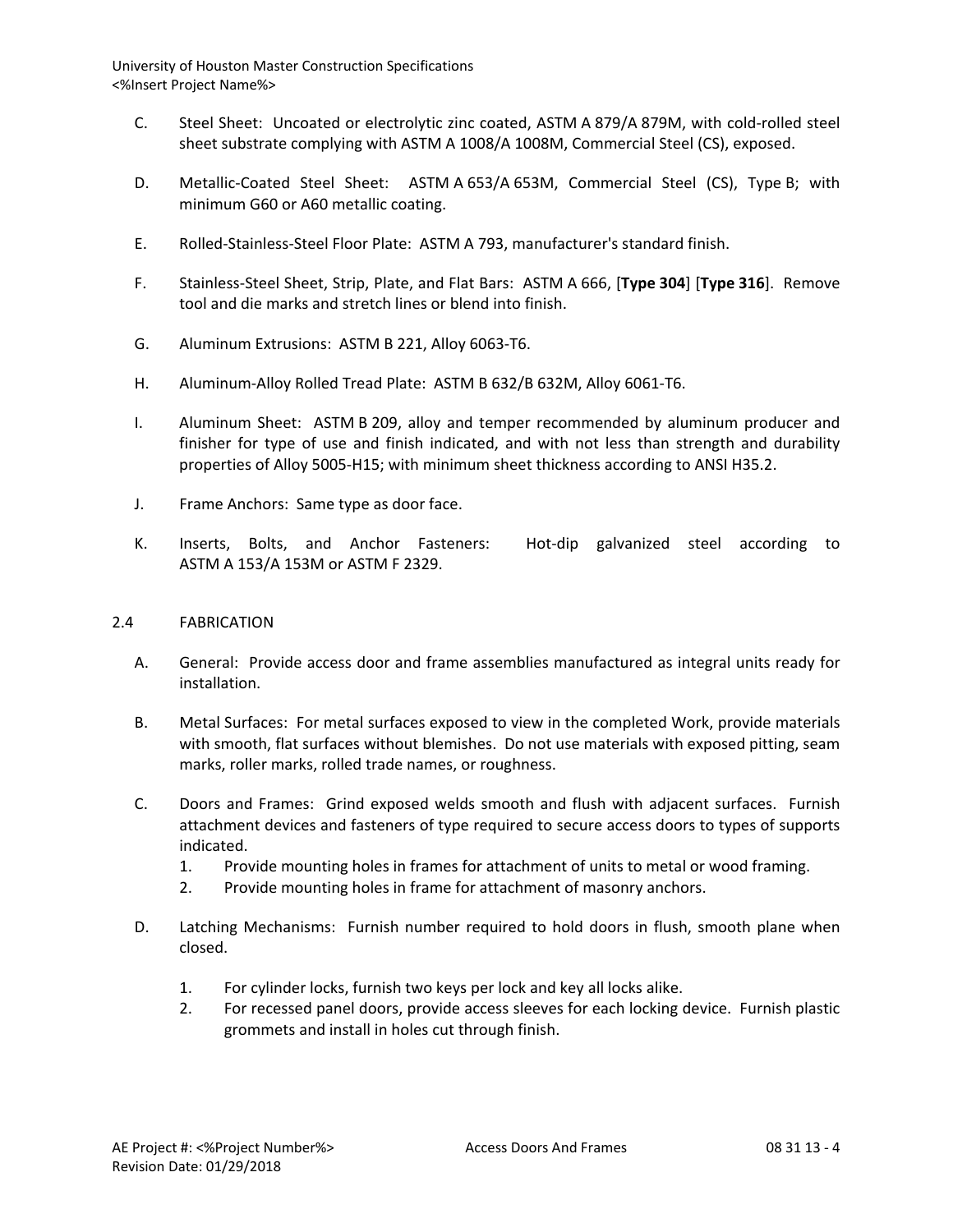## 2.5 FINISHES

- A. Comply with NAAMM's "Metal Finishes Manual for Architectural and Metal Products" for recommendations for applying and designating finishes.
- B. Protect mechanical finishes on exposed surfaces from damage by applying a strippable, temporary protective covering before shipping.
- C. Appearance of Finished Work: Noticeable variations in same piece are not acceptable. Variations in appearance of adjoining components are acceptable if they are within the range of approved Samples and are assembled or installed to minimize contrast.
- D. Steel and Metallic-Coated-Steel Finishes:
	- 1. Factory Prime: Apply manufacturer's standard, fast-curing, lead- and chromate-free, universal primer immediately after surface preparation and pretreatment.
	- 2. Factory Finish: Immediately after cleaning and pretreating, apply manufacturer's standard two-coat, baked-on finish consisting of prime coat and thermosetting topcoat, with a minimum dry-film thickness of 1 mil for topcoat.
- E. Stainless-Steel Finishes:
	- 1. Surface Preparation: Remove tool and die marks and stretch lines, or blend into finish.
	- 2. Polished Finishes: Grind and polish surfaces to produce uniform finish, free of cross scratches.
		- a. Run grain of directional finishes with long dimension of each piece.
		- b. When polishing is completed, passivate and rinse surfaces. Remove embedded foreign matter and leave surfaces chemically clean.
		- c. Directional Satin Finish: No. 4.
	- 3. Bright, Cold-Rolled, Unpolished Finish: No. 2B.
- F. Aluminum Finishes:
	- 1. Mill finish.
	- 2. Clear Anodic Finish: AAMA 611, [**AA-M12C22A41, Class I, 0.018 mm**] [**AA-M12C22A31, Class II, 0.010 mm**] or thicker.

# PART 3 - EXECUTION

- 3.1 EXAMINATION
	- A. Examine substrates for compliance with requirements for installation tolerances and other conditions affecting performance of the Work.
	- B. Proceed with installation only after unsatisfactory conditions have been corrected.